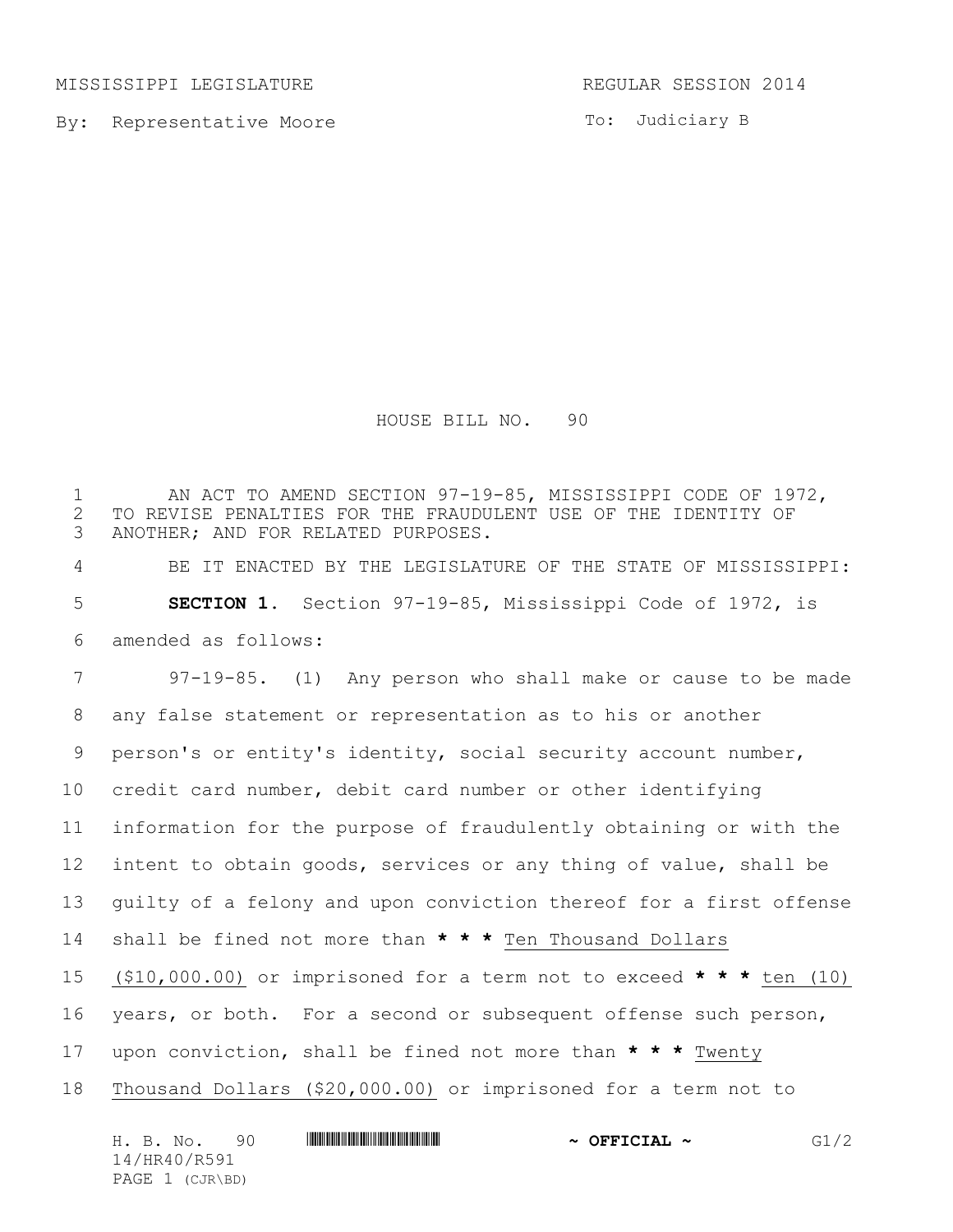exceed **\* \* \*** twenty (20) years, or both. In addition to the fines and imprisonment provided in this section, a person convicted under this section shall be ordered to pay restitution as provided in Section 99-37-1 et seq.

 (2) A person is guilty of fraud under subsection (1) who: (a) Shall furnish false information willfully, knowingly and with intent to deceive anyone as to his true identity or the true identity of another person; or

 (b) Willfully, knowingly, and with intent to deceive, uses a social security account number to establish and maintain business or other records; or

 (c) With intent to deceive, falsely represents a number to be the social security account number assigned to him or another person, when in fact the number is not the social security account number assigned to him or such other person; or

 (d) With intent to deceive, falsely represents to be a representative of an entity in order to open banking accounts, obtain credit cards, or other services and supplies in the entity's name; or

 (e) Knowingly alters a social security card, buys or sells a social security card or counterfeit or altered social security card, counterfeits a social security card, or possesses a social security card or counterfeit social security card with intent to sell or alter it.

14/HR40/R591 PAGE 2 (CJR\BD)

H. B. No. 90 \*HR40/R591\* **~ OFFICIAL ~**